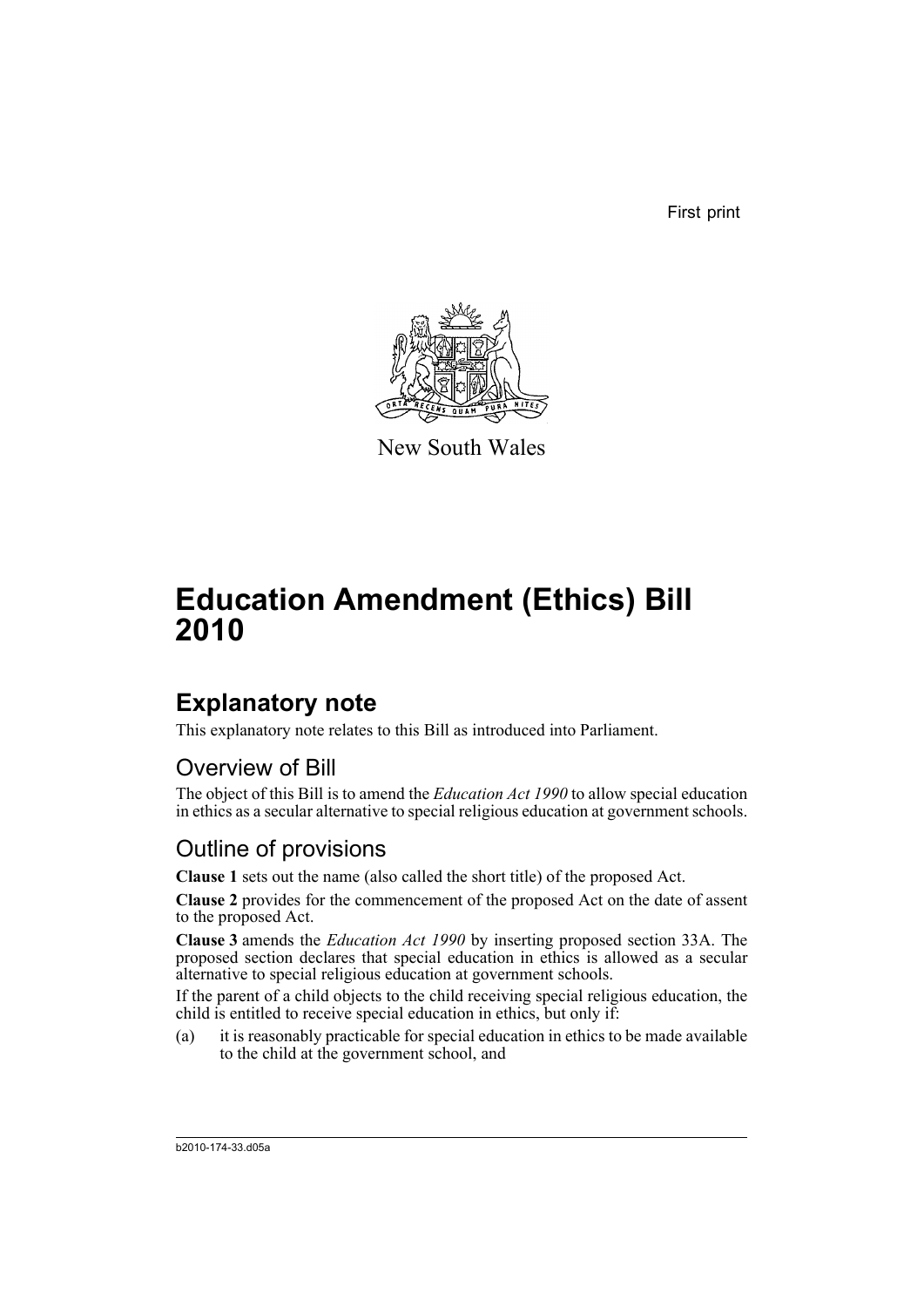Education Amendment (Ethics) Bill 2010

Explanatory note

(b) the parent requests that the child receive special education in ethics.

A government school cannot be directed (by the Minister or otherwise) not to make special education in ethics available at the school.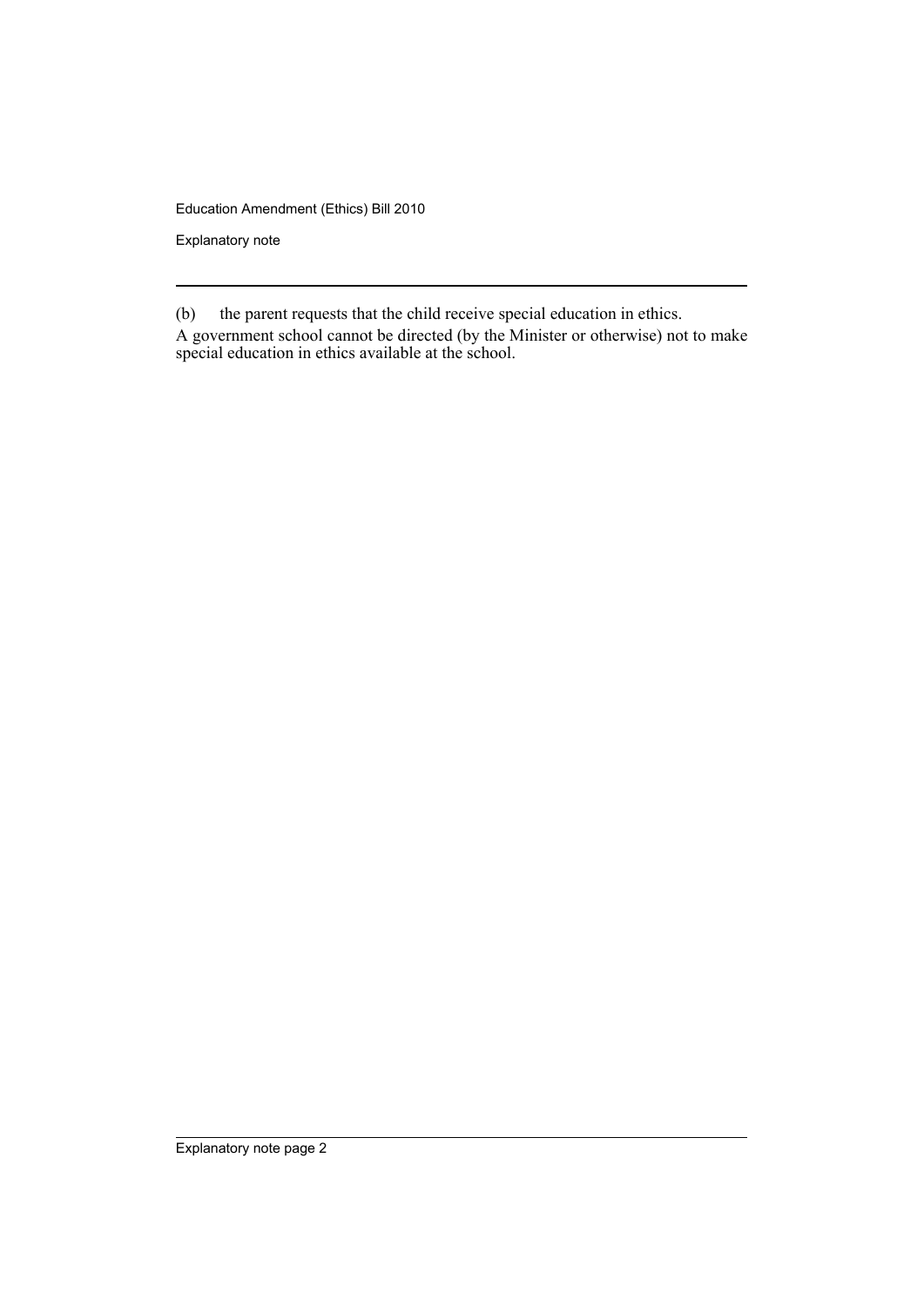First print



New South Wales

## **Education Amendment (Ethics) Bill 2010**

### **Contents**

|                |                                      | Page |
|----------------|--------------------------------------|------|
| Name of Act    |                                      |      |
| 2 Commencement |                                      |      |
|                | Amendment of Education Act 1990 No 8 |      |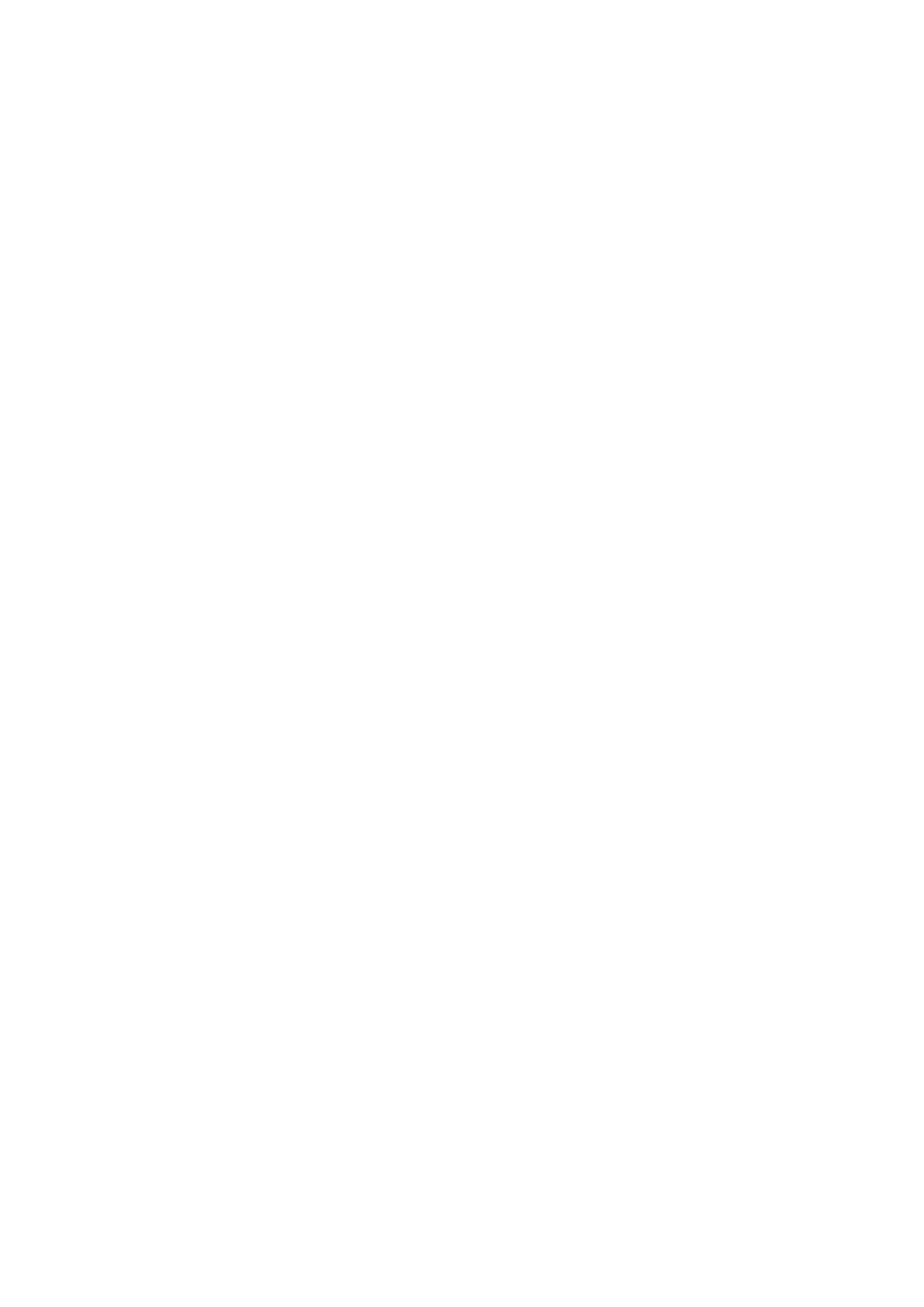

New South Wales

## **Education Amendment (Ethics) Bill 2010**

No , 2010

#### **A Bill for**

An Act to amend the *Education Act 1990* in relation to ethics education at government schools.